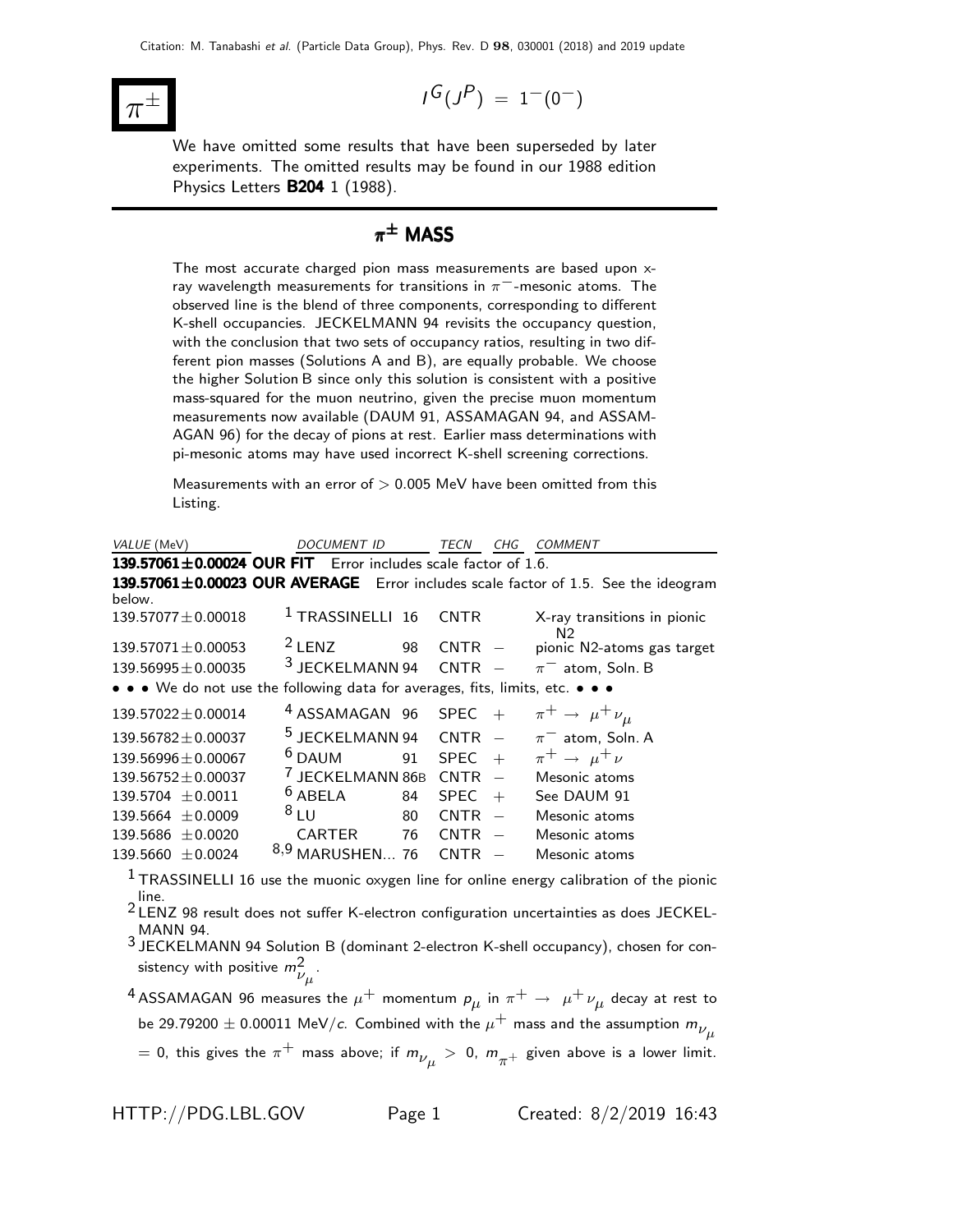Combined instead with  $m_\mu$  and (assuming  $CPT$ ) the  $\pi^-$  mass of JECKELMANN 94,  $\rho_{\mu}$  gives an upper limit on  $m_{\nu_{\mu}}$  (see the  $\nu_{\mu}$ ).

- 5 JECKELMANN 94 Solution A (small 2-electron K-shell occupancy) in combination with either the DAUM 91 or ASSAMAGAN 94 pion decay muon momentum measurement yields a significantly negative  $m_{\nu_\mu}^2$  . It is accordingly not used in our fits.
- $6$  The DAUM 91 value includes the ABELA 84 result. The value is based on a measurement of the  $\mu^+$  momentum for  $\pi^+$  decay at rest,  $\bm{\rho}_{\bm{\mu}} = 29.79179 \pm 0.00053$  MeV, uses  $\bm{m}_{\bm{\mu}} =$ 105.658389  $\pm$  0.000034 MeV, and assumes that  $m_{\nu_{\mu}}^{}=0.$  The last assumption means
- that in fact the value is a lower limit.<br>7 JECKELMANN 865 JECKELMANN 86B gives  $m_{\pi}/m_e = 273.12677(71)$ . We use  $m_e = 0.51099906(15)$ MeV from COHEN 87. The authors note that two solutions for the probability distribution of K-shell occupancy fit equally well, and use other data to choose the lower of the two possible  $\pi^{\pm}$  masses.<br>8 Th.
- These values are scaled with a new wavelength-energy conversion factor  $V\lambda$  = 1.23984244(37)  $\times$  10<sup>-6</sup> eV m from COHEN 87. The LU 80 screening correction relies upon a theoretical calculation of inner-shell refilling rates.
- 9 This MARUSHENKO 76 value used at the authors' request to use the accepted set of calibration  $\gamma$  energies. Error increased from 0.0017 MeV to include QED calculation error of 0.0017 MeV (12 ppm).



$$
m_{\pi^+} - m_{\mu^+}
$$

Measurements with an error  $>$  0.05 MeV have been omitted from this Listing. VALUE (MeV) **EVTS** DOCUMENT ID TECN CHG • • • We do not use the following data for averages, fits, limits, etc. 33.91157 $\pm$ 0.00067 <sup>1</sup> DAUM 91 SPEC +  $\pi^+ \to \mu^+ \nu$ HTTP://PDG.LBL.GOV Page 2 Created: 8/2/2019 16:43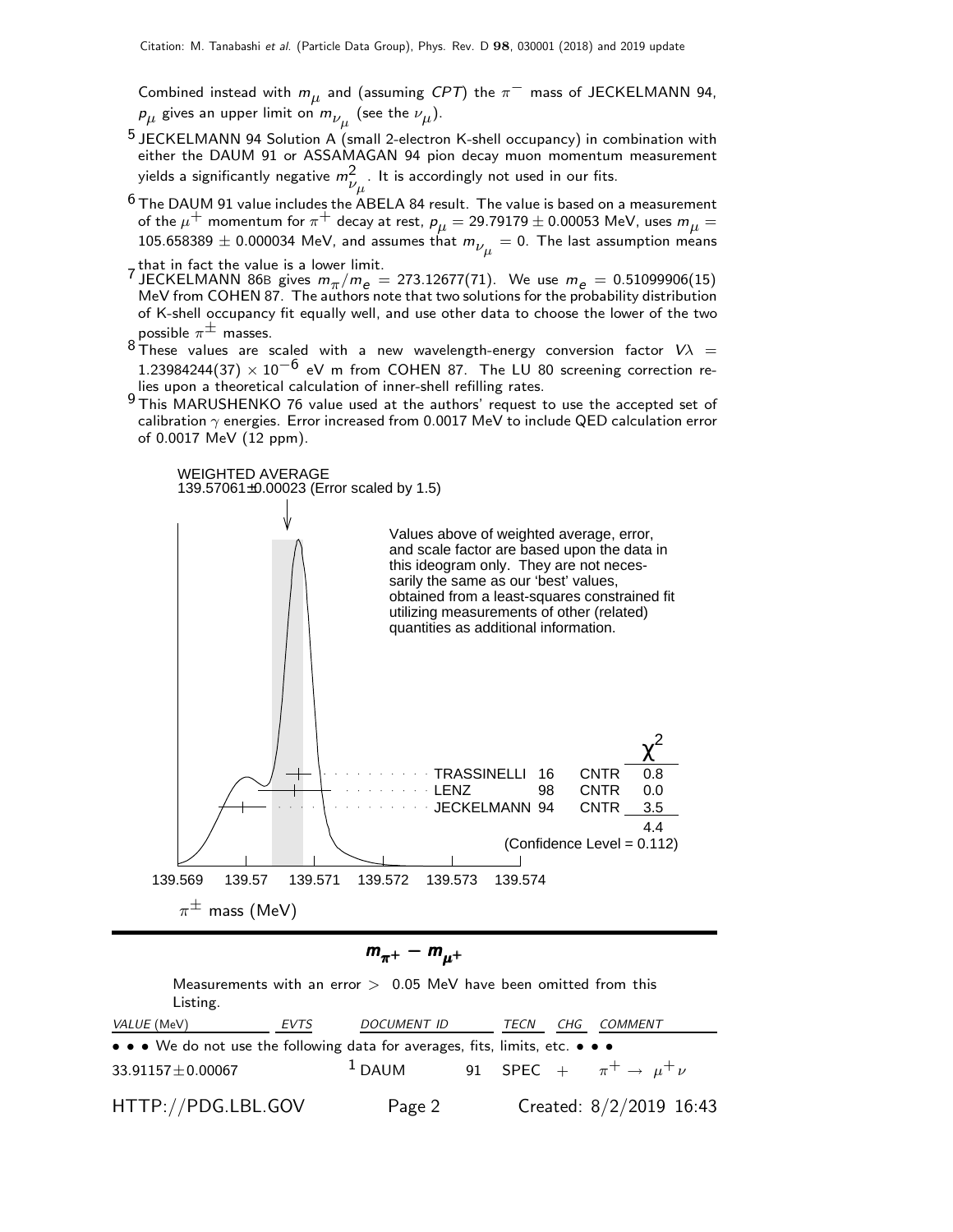Citation: M. Tanabashi et al. (Particle Data Group), Phys. Rev. D 98, 030001 (2018) and 2019 update

|                  | $33.9111 \pm 0.0011$ |     | ABFI A       | 84 SPFC                       | See DAUM 91     |
|------------------|----------------------|-----|--------------|-------------------------------|-----------------|
| $33.925 + 0.025$ |                      |     | <b>BOOTH</b> | 70 CNTR $+$                   | Magnetic spect. |
| $33.881 + 0.035$ |                      | 145 | HYMAN        | 67 HEBC $+$ K <sup>-</sup> He |                 |

 $^1$  The DAUM 91 value assumes that  $m_{\overline{\nu}_\mu} = 0$  and uses our  $m_\mu = 10$ 5.658389  $\pm$  0.000034 MeV.

$$
(m_{\pi^+}-m_{\pi^-})/m_{\text{average}}
$$

A test of CPT invariance.

| VALUE (units $10^{-4}$ ) | <i>DOCUMENT ID</i> | TFCN |
|--------------------------|--------------------|------|
| 2±5                      | <b>AYRES</b>       | CNTR |

## $\pi^{\pm}$  Mean Life

Measurements with an error  $> 0.02 \times 10^{-8}$  s have been omitted.

| <i>VALUE</i> (10 <sup>-8</sup> s) |                                   |                                                                                      | <i>DOCUMENT ID</i>                 |    | TECN        | CHG | <b>COMMENT</b>     |
|-----------------------------------|-----------------------------------|--------------------------------------------------------------------------------------|------------------------------------|----|-------------|-----|--------------------|
|                                   |                                   | <b>2.6033 <math>\pm</math>0.0005 OUR AVERAGE</b> Error includes scale factor of 1.2. |                                    |    |             |     |                    |
|                                   | $2.60361 \pm 0.00052$             |                                                                                      | $1$ KOPTEV                         |    | 95 SPEC $+$ |     | Surface $\mu^+$ 's |
|                                   | $2.60231 \pm 0.00050 \pm 0.00084$ |                                                                                      | NUMAO 95 SPEC + Surface $\mu^+$ 's |    |             |     |                    |
| 2.609                             | $+0.008$                          |                                                                                      | DUNAITSEV 73 CNTR $+$              |    |             |     |                    |
|                                   | 2.602 $\pm$ 0.004                 |                                                                                      | AYRES                              | 71 | $CNTR +$    |     |                    |
|                                   | 2.604 $\pm$ 0.005                 |                                                                                      | NORDBERG 67                        |    | $CNTR +$    |     |                    |
| 2.602                             | $\pm 0.004$                       |                                                                                      | ECKHAUSE                           | 65 | $CNTR +$    |     |                    |
|                                   |                                   | • • • We do not use the following data for averages, fits, limits, etc. • • •        |                                    |    |             |     |                    |
| 2.640                             | $+0.008$                          |                                                                                      | <sup>2</sup> KINSEY                | 66 |             |     |                    |

 $1$  KOPTEV 95 combines the statistical and systematic errors; the statistical error domi-

nates.<br><sup>2</sup> Systematic errors in the calibration of this experiment are discussed by NORDBERG 67.

$$
\left(\tau_{\pi^+}~-~\tau_{\pi^-}\right)/~\tau_{\rm average}
$$

A test of CPT invariance.

| VALUE (units $10^{-4}$ )                                                      | DOCUMENT ID                    | TECN |             |  |  |  |  |
|-------------------------------------------------------------------------------|--------------------------------|------|-------------|--|--|--|--|
| $5.5 \pm 7.1$                                                                 | AYRES 71                       |      | <b>CNTR</b> |  |  |  |  |
| • • • We do not use the following data for averages, fits, limits, etc. • • • |                                |      |             |  |  |  |  |
| $-14$ $+29$                                                                   | PETRUKHIN 68 CNTR              |      |             |  |  |  |  |
| 40 $\pm 70$                                                                   | BARDON 66 CNTR                 |      |             |  |  |  |  |
| $23 + 40$                                                                     | <sup>1</sup> LOBKOWICZ 66 CNTR |      |             |  |  |  |  |
| $1$ This is the most conservative value given by LOBKOWICZ 66.                |                                |      |             |  |  |  |  |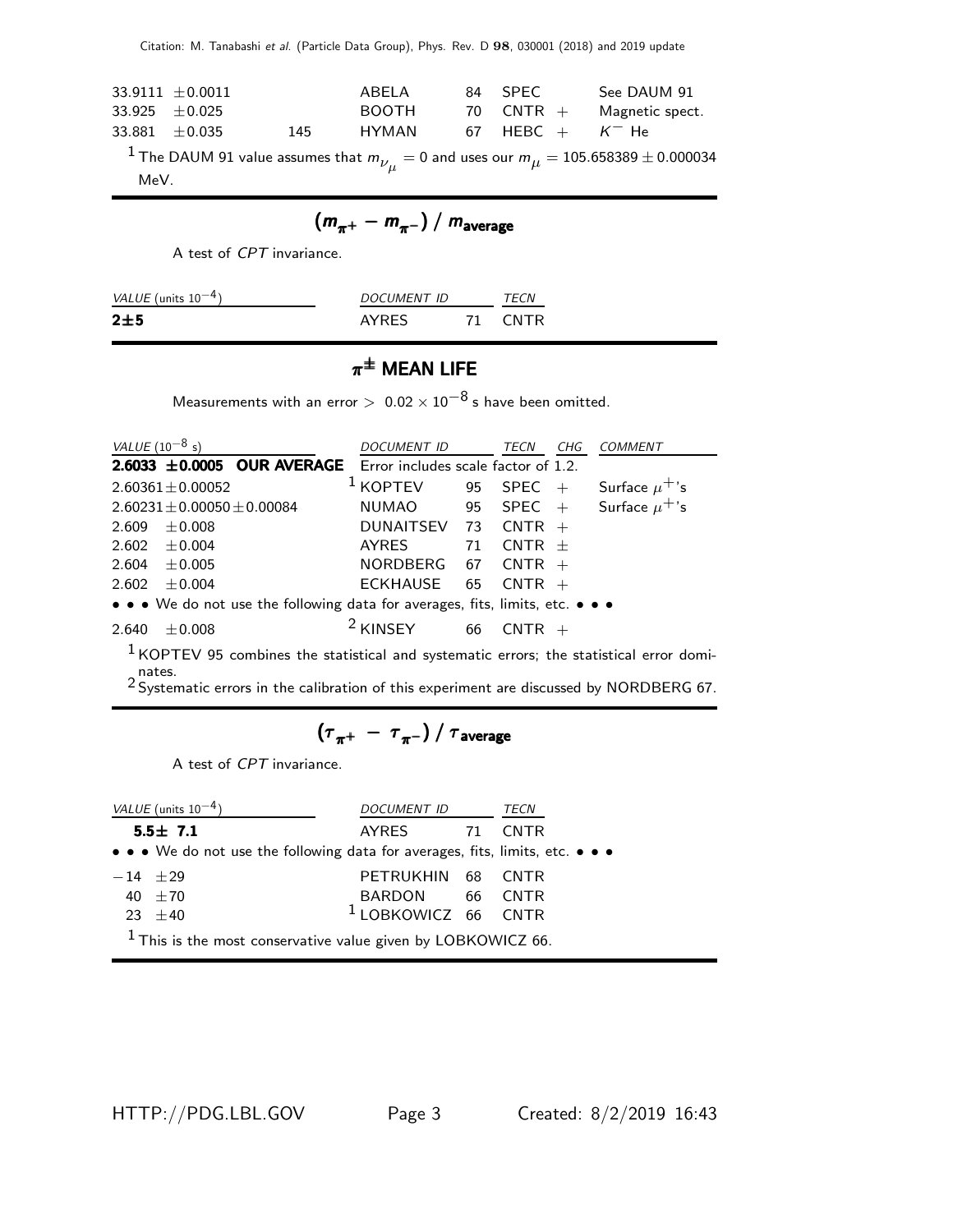#### $\pi$  ELECTRIC POLARIZABILITY  $\alpha_{\pi}$

See HOLSTEIN 14 for a general review on hadron polarizability.

| VALUE $(10^{-4}$ fm <sup>3</sup> ) EVTS | DOCUMENT ID TECN COMMENT                                |  |                                                                                                      |
|-----------------------------------------|---------------------------------------------------------|--|------------------------------------------------------------------------------------------------------|
|                                         |                                                         |  | <b>2.0±0.6±0.7</b> 63k <sup>1</sup> ADOLPH 15A SPEC $\pi^{-}\gamma \to \pi^{-}\gamma$ Compton scatt. |
|                                         | $^1$ Value is derived assuming $\alpha_\pi=-\beta_\pi.$ |  |                                                                                                      |

#### $\pi^+$  DECAY MODES

 $\pi^-$  modes are charge conjugates of the modes below.

For decay limits to particles which are not established, see the section on Searches for Axions and Other Very Light Bosons.

|                | Mode                                      | Fraction $(\Gamma_i/\Gamma)$   | Confidence level |                                        |     |
|----------------|-------------------------------------------|--------------------------------|------------------|----------------------------------------|-----|
| $\mathsf{r}_1$ | $\mu^+ \nu_\mu$                           | [a] $(99.98770 \pm 0.00004)$ % |                  |                                        |     |
|                | $\Gamma_2$ $\mu^+ \nu_\mu \gamma$         |                                |                  | [b] $(2.00 \pm 0.25) \times 10^{-4}$   |     |
|                | $\Gamma_3$ $e^+ \nu_e$                    |                                |                  | [a] $(1.230 \pm 0.004) \times 10^{-4}$ |     |
|                | $\Gamma_4$ $e^+ \nu_e \gamma$             |                                |                  | [b] $(7.39 \pm 0.05) \times 10^{-7}$   |     |
|                | $\Gamma_5$ $e^+ \nu_e \pi^0$              |                                |                  | $(1.036 \pm 0.006) \times 10^{-8}$     |     |
|                | $\Gamma_6$ $e^+$ $\nu_e$ $e^+$ $e^-$      |                                |                  | $(3.2 \pm 0.5) \times 10^{-9}$         |     |
|                | $\Gamma_7$ $e^+ \nu_e \nu \overline{\nu}$ | < 5                            |                  | $\times$ 10 $^{-6}$                    | 90% |

#### Lepton Family number  $(LF)$  or Lepton number  $(L)$  violating modes

| $\Gamma_8$ $\mu^+$ $\overline{\nu}_e$ | L $[c] < 1.5$    | $\times\,10^{-3}$ 90%   |
|---------------------------------------|------------------|-------------------------|
| $\Gamma_9$ $\mu^+ \nu_e$              | $LF$ $[c] < 8.0$ | $\times\,10^{-3}$ 90%   |
| $\Gamma_{10}$ $\mu^- e^+ e^+ \nu$     | $LF \t\t < 1.6$  | $\times$ 10 $^{-6}$ 90% |

- [a] Measurements of Γ $({e^+}$   ${\nu _e})/\Gamma ({\mu ^ + }{\nu _\mu })$  always include decays with  $\gamma ^{\prime}$ s, and measurements of Г $(\mathrm{e}^+\,\nu_\mathrm{e}\,\gamma)$  and Г $(\mu^+\,\nu_\mu\,\gamma)$  never include low-energy  $\gamma$ 's. Therefore, since no clean separation is possible, we consider the modes with  $\gamma$ 's to be subreactions of the modes without them, and let  $[\Gamma(e^+ \, \nu_e)$  $+ \, \, \mathsf{\Gamma}(\mu^+ \, \nu_{\mu})]/\mathsf{\Gamma}_{\sf total} = 100\%.$
- [b] See the Particle Listings below for the energy limits used in this measurement; low-energy  $\gamma$ 's are not included.
- [c] Derived from an analysis of neutrino-oscillation experiments.

#### $\pi^+$  BRANCHING RATIOS

## $\Gamma(e^+ \nu_e)/\Gamma_{\rm total}$  Γ<sub>3</sub>/Γ

See note [a] in the list of  $\pi^+$  decay modes just above, and see also the next block of data. See also the note on "Decay Constants of Charged Pseudoscalar Mesons" in the  $D_{c}^{+}$  $\frac{1}{s}$  Listings.

```
VALUE (units 10^{-4}) DOCUMENT ID
```
#### $1.230\pm0.004$  OUR EVALUATION



#### total and the set of the set of the set of the set of the set of the set of the set of the set of the set of t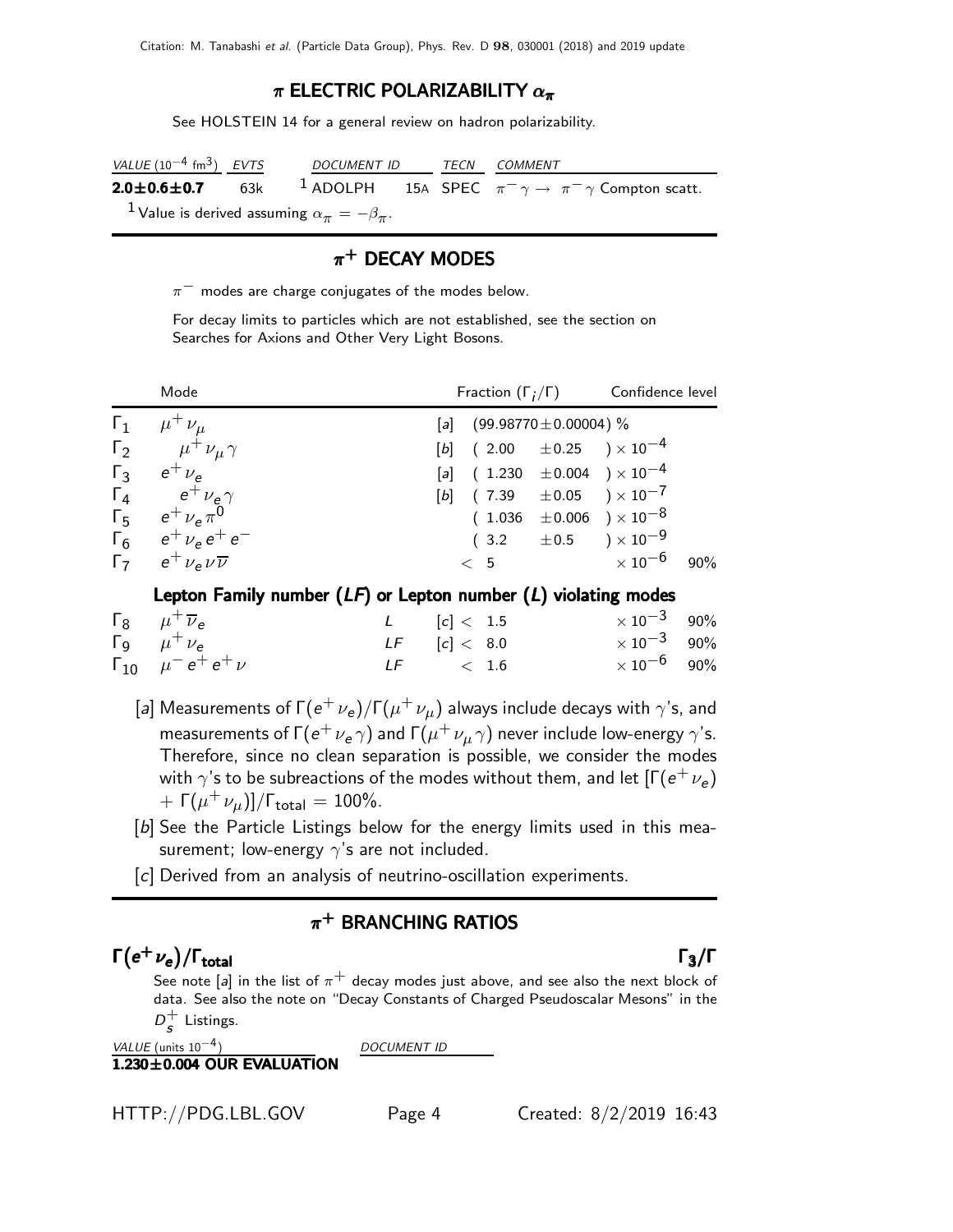#### $\left[\Gamma(e^+ \nu_e) + \Gamma(e^+ \nu_e \gamma)\right] / \left[\Gamma(\mu^+ \nu_\mu) + \Gamma(\mu^+ \nu_\mu \gamma)\right]$ )]  $(\Gamma_3+\Gamma_4)/(\Gamma_1+\Gamma_2)$

See note [a] in the list of  $\pi^{+}$  decay modes above. See NUMAO 92 for a discussion of  $e$ - $\mu$  universality. See also the note on "Decay Constants of Charged Pseudoscalar Mesons" in the  $D^+$  $\frac{1}{s}$  Listings.

| VALUE (units $10^{-4}$ )                                                      | <b>EVTS</b> | <b>DOCUMENT ID</b>      |          | TECN                       | CHG | COMMENT          |
|-------------------------------------------------------------------------------|-------------|-------------------------|----------|----------------------------|-----|------------------|
| 1.2327±0.0023 OUR AVERAGE                                                     |             |                         |          |                            |     |                  |
| $1.2344 \pm 0.0023 \pm 0.0019$                                                | 400k        | AGUILAR-AR15            |          | $CNTR +$                   |     | Stopping $\pi^+$ |
| $1.2346 \pm 0.0035 \pm 0.0036$                                                | 120k        | <b>CZAPEK</b>           | 93       | CALO                       |     | Stopping $\pi^+$ |
| $1.2265 \pm 0.0034 \pm 0.0044$                                                | 190k        | <b>BRITTON</b>          | 92       | <b>CNTR</b>                |     | Stopping $\pi^+$ |
| $1.218 \pm 0.014$                                                             | 32k         | <b>BRYMAN</b>           | 86       | <b>CNTR</b>                |     | Stopping $\pi^+$ |
| • • • We do not use the following data for averages, fits, limits, etc. • • • |             |                         |          |                            |     |                  |
| $1.273 \pm 0.028$<br>$+0.07$<br>1 21                                          | 11k         | $1$ DICAPUA<br>ANDERSON | 64<br>60 | <b>CNTR</b><br><b>SPEC</b> |     |                  |
|                                                                               |             |                         |          |                            |     |                  |

 $1$  DICAPUA 64 has been updated using the current mean life.

#### $\Gamma(\mu^+ \nu_{\mu} \gamma)$ Γ $(\mu^+ \nu_\mu \gamma)$ /Γ<sub>total</sub> Γ

| Note that measurements here do not cover the full kinematic range.            |      |                    |  |      |  |                                                                                                           |  |  |  |
|-------------------------------------------------------------------------------|------|--------------------|--|------|--|-----------------------------------------------------------------------------------------------------------|--|--|--|
| VALUE (units $10^{-4}$ )                                                      | EVTS | DOCUMENT ID        |  | TECN |  | CHG COMMENT                                                                                               |  |  |  |
| $2.0 \pm 0.24 \pm 0.08$                                                       |      | $1$ BRESSI         |  |      |  | 98 CALO $+$ Stopping $\pi^+$                                                                              |  |  |  |
| • • • We do not use the following data for averages, fits, limits, etc. • • • |      |                    |  |      |  |                                                                                                           |  |  |  |
| $1.24 \pm 0.25$                                                               | - 26 | CASTAGNOLI 58 EMUL |  |      |  | $KE_{\mu}$ $<$ 3.38 MeV                                                                                   |  |  |  |
|                                                                               |      |                    |  |      |  | <sup>1</sup> BRESSI 98 result is given for $E_{\gamma} > 1$ MeV only. Result agrees with QED expectation, |  |  |  |

 $2.283 \times 10^{-4}$  and does not confirm discrepancy of earlier experiment CASTAGNOLI 58.

## $\Gamma(e^+ \nu_e \gamma)/\Gamma_{\rm total}$

The very different values reflect the very different kinematic ranges covered (bigger range, bigger value). And none of them covers the whole kinematic range.

| <i>VALUE</i> (units $10^{-8}$ )                                               | EVTS | <i>DOCUMENT ID</i>                                    | TECN | COMMENT                                                                              |
|-------------------------------------------------------------------------------|------|-------------------------------------------------------|------|--------------------------------------------------------------------------------------|
| 73.86±0.54                                                                    | 65k  | <sup>1</sup> BYCHKOV 09 PIBE $e^+ \nu \gamma$ at rest |      |                                                                                      |
| • • • We do not use the following data for averages, fits, limits, etc. • • • |      |                                                       |      |                                                                                      |
| 16.1 $\pm 2.3$                                                                |      |                                                       |      | <sup>2</sup> BOLOTOV 90B SPEC 17 GeV $\pi^- \rightarrow e^- \overline{\nu}_e \gamma$ |
| 5.6 $\pm$ 0.7                                                                 | 226  |                                                       |      | <sup>3</sup> STETZ 78 SPEC P <sub>e</sub> > 56 MeV/c                                 |
| 3.0                                                                           | 143  |                                                       |      | DEPOMMIER 63B CNTR $(KE)_{e^+\gamma} > 48$ MeV                                       |

 $^1$ This BYCHKOV 09 value is for  $E_\gamma >$  10 MeV and  $\Theta_{e^+ \, \gamma} >$  40 $^{\rm o}$ .

 $^2$ BOLOTOV 90B is for  $E_\gamma$   $>$  21 MeV,  $E_e$   $>$  70  $-$  0.8  $E_\gamma$ .

 $3$  STETZ 78 is for an  $e^-\gamma$  opening angle  $>132^\circ$ . Obtains 3.7 when using same cutoffs as DEPOMMIER 63B.

## $\Gamma(e^+ \nu_e \pi^0)/\Gamma_{\rm total}$  Γ<sub>5</sub>/Γ

total and  $\overline{5}/1$ 

| VALUE (units $10^{-8}$ ) EVTS                      |      | <b>DOCUMENT ID</b>                          | TECN | CHG | COMMENT |
|----------------------------------------------------|------|---------------------------------------------|------|-----|---------|
| $1.036 \pm 0.006$ OUR AVERAGE                      |      |                                             |      |     |         |
| $1.036 \pm 0.006$                                  | 64k  | 1,2 POCANIC 04 PIBE $+$ $\pi$ decay at rest |      |     |         |
| $1.026 \pm 0.039$                                  | 1224 | $3$ MCFARLANE 85 CNTR + Decay in flight     |      |     |         |
| $1.00 \begin{array}{c} +0.08 \\ -0.10 \end{array}$ | 332  | DEPOMMIER 68 CNTR $+$                       |      |     |         |
| $1.07 + 0.21$                                      | 38   | $4$ BACASTOW 65 OSPK +                      |      |     |         |

HTTP://PDG.LBL.GOV Page 5 Created: 8/2/2019 16:43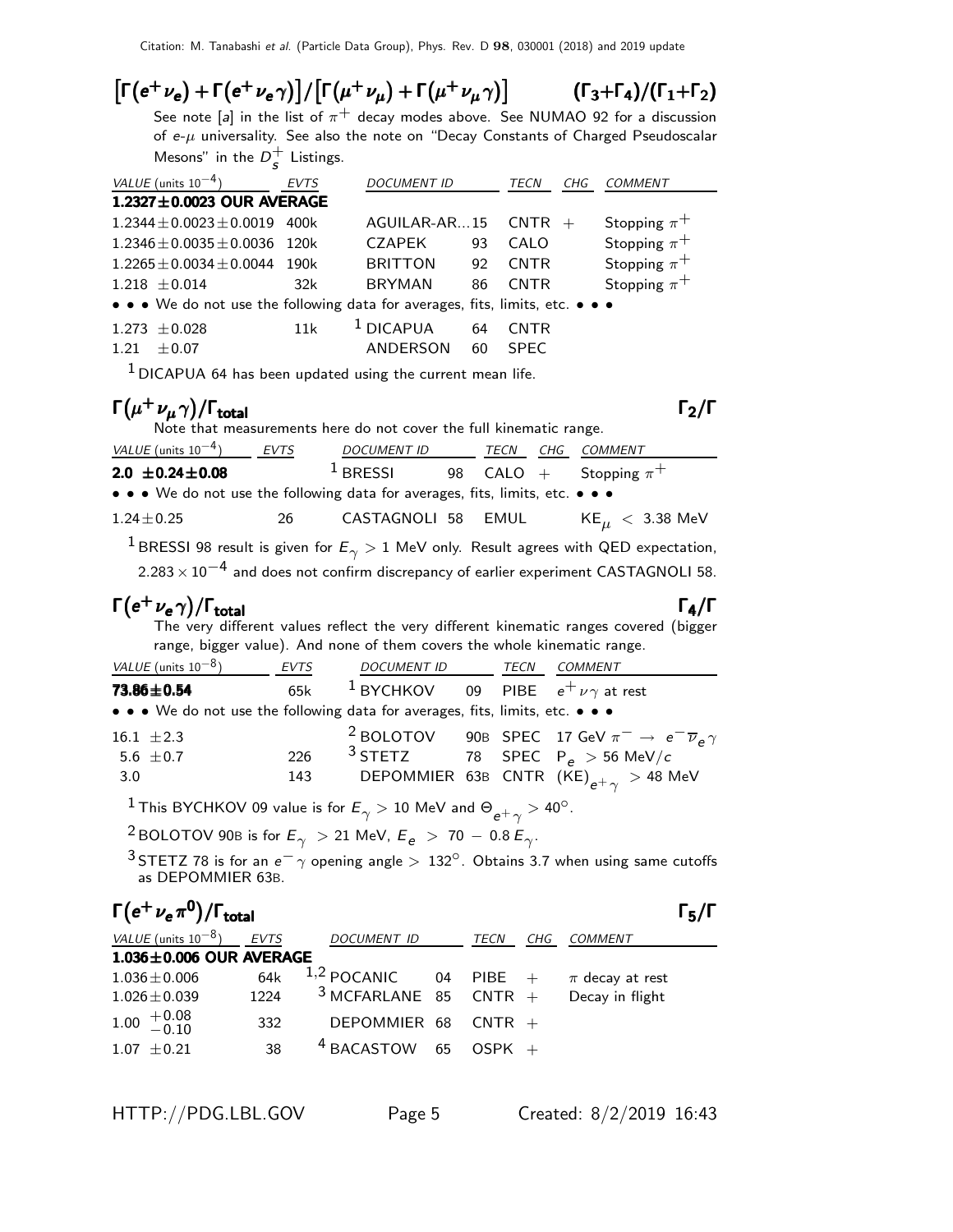| $1.10 \pm 0.26$ |    | $4$ BERTRAM 65 OSPK +                                                         |  |  |
|-----------------|----|-------------------------------------------------------------------------------|--|--|
| $1.1 \pm 0.2$   | 43 | $4$ DUNAITSEV 65 CNTR +                                                       |  |  |
| $0.97 + 0.20$   | 36 | $4$ BARTLETT 64 OSPK +                                                        |  |  |
|                 |    | • • • We do not use the following data for averages, fits, limits, etc. • • • |  |  |

1.15  $\pm$  0.22 52 <sup>4</sup> DEPOMMIER 63 CNTR + See DEPOMMIER 68 <sup>1</sup> POCANIC 04 normalizes to  $e^+ \nu_e$  decays, using the PDG 2004 value B( $\pi^+ \rightarrow e^+ \nu_e$ )  $= (1.230 \pm 0.004) \times 10^{-4}$ . We add their statistical  $(0.004 \times 10^{-8})$ , systematic  $(0.004 \times$  $10^{-8}$ ) and systematic error due to the uncertainty of B $(\pi^+ \to e^+ \nu_e)$   $(0.003 \times 10^{-8})$ in quadrature.

<sup>2</sup> This result can be used to calculate  $V_{ud}$  from pion beta decay:  $\textit{V}^{PIBETA}_{ud} = 0.9728 \pm 0.0000$ 0.0030.

 $3$  MCFARLANE 85 combines a measured rate (0.394  $\pm$  0.015)/s with 1982 PDG mean life.

4 DEPOMMIER 68 says the result of DEPOMMIER 63 is at least 10% too large because of a systematic error in the  $\pi^{\mathsf{0}}$  detection efficiency, and that this may be true of all the previous measurements (also V. Soergel, private communication, 1972).

| $\Gamma(e^+\nu_e e^+e^-)/\Gamma(\mu^+\nu_\mu)$                                |    |                                              |      | $\Gamma_6/\Gamma_1$                              |
|-------------------------------------------------------------------------------|----|----------------------------------------------|------|--------------------------------------------------|
| VALUE (units $10^{-9}$ ) CL% EVTS                                             |    | DOCUMENT ID                                  | TECN | <i>COMMENT</i>                                   |
| 3.2 $\pm$ 0.5 $\pm$ 0.2                                                       | 98 | EGLI                                         |      | 89 SPEC Uses $R_{\text{PCAC}} = 0.068 \pm 0.004$ |
| • • • We do not use the following data for averages, fits, limits, etc. • • • |    |                                              |      |                                                  |
| $0.46 \pm 0.16 \pm 0.07$                                                      |    | <sup>1</sup> BARANOV 92 SPEC Stopped $\pi^+$ |      |                                                  |

<34 90 KORENCHE... 71 OSPK  $<sup>1</sup>$  This measurement by BARANOV 92 is of the structure-dependent part of the decay.</sup>

The value depends on values assumed for ratios of form factors.

## $\Gamma(e^+ \nu_e \nu \overline{\nu}) / \Gamma_{\rm total}$

| VALUE (units $10^{-6}$ ) | CL% | <i>DOCUMENT ID</i> | <i>TFCN</i> |
|--------------------------|-----|--------------------|-------------|
| - <5                     | qn  | PICCIOTTO 88 SPEC  |             |

< 4.8 90 KORENCHE... 76B SPEC

#### $\Gamma(\mu^+\overline{\nu}_e)/\Gamma_{\rm total}$  Γ<sub>8</sub>/Γ  $\Gamma_{\rm total}$  Γ<sub>ε</sub>

Forbidden by total lepton number conservation. See the note on "Decay Constants of Charged Pseudoscalar Mesons" in the  $D^+_s$  $\frac{+}{s}$  Listings.

| VALUE (units $10^{-3}$ ) | CL% | <b>DOCUMENT ID</b> | TFCN | COMMENT                               |
|--------------------------|-----|--------------------|------|---------------------------------------|
| < 1.5                    | 90  | $1$ COOPER         |      | 82 $\,$ HLBC $\,$ Wideband $\nu$ beam |

<sup>1</sup> COOPER 82 limit on  $\overline{\nu}_e$  observation is here interpreted as a limit on lepton number violation.

#### $\Gamma(\mu^+ \nu_e)/\Gamma_{\rm total}$  Γg/Γ total and the set of the set of the set of the set of the set of the set of the set of the set of the set of t

Forbidden by lepton family number conservation.

| VALUE (units $10^{-3}$ ) | $CL\%$ | <i>DOCUMENT ID</i> | TFCN | COMMENT                               |
|--------------------------|--------|--------------------|------|---------------------------------------|
| < 8.0                    | ۹N     | $1$ COOPER         |      | 82 $\,$ HLBC $\,$ Wideband $\nu$ beam |

 $^1$  COOPER 82 limit on  $\nu_e$  observation is here interpreted as a limit on lepton family number violation.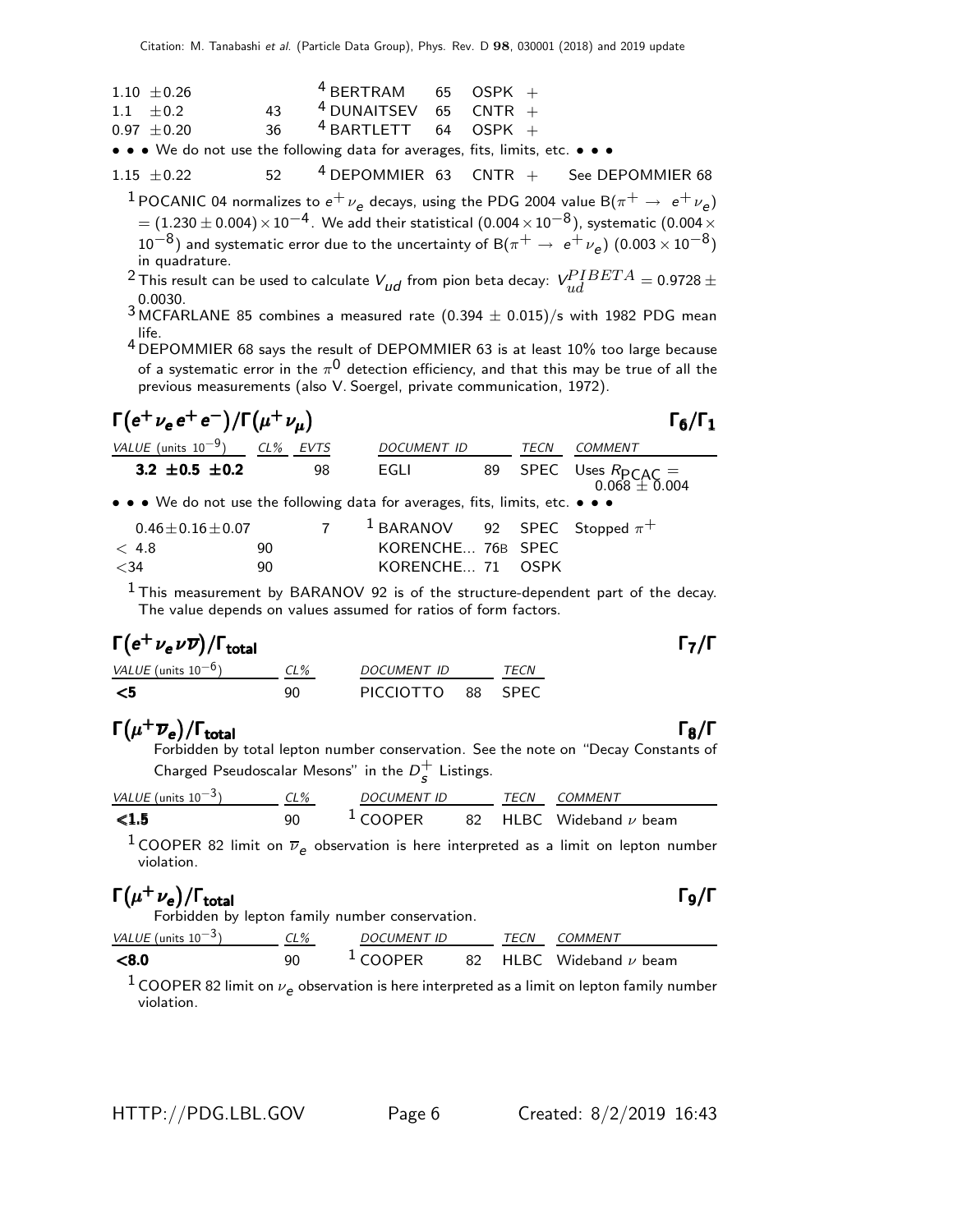Citation: M. Tanabashi et al. (Particle Data Group), Phys. Rev. D 98, 030001 (2018) and 2019 update

| $\Gamma(\mu^- e^+ e^+ \nu)/\Gamma_{\rm total}$<br>Forbidden by lepton family number conservation. |     |                                                                               |      |     |  |  |  |
|---------------------------------------------------------------------------------------------------|-----|-------------------------------------------------------------------------------|------|-----|--|--|--|
| VALUE (units $10^{-6}$ )                                                                          | CL% | <i>DOCUMENT ID</i>                                                            | TECN | CHG |  |  |  |
| < 1.6                                                                                             | 90. | BARANOV 91B SPEC $+$                                                          |      |     |  |  |  |
|                                                                                                   |     | • • • We do not use the following data for averages, fits, limits, etc. • • • |      |     |  |  |  |
| ${<}7.7$                                                                                          | 90  | KORENCHE 87 SPEC $+$                                                          |      |     |  |  |  |

#### $\pi^+$  — POLARIZATION OF EMITTED  $\mu^+$

### $\pi^+ \rightarrow \mu^+ \nu$

| Tests the Lorentz structure of leptonic charged weak interactions.            |    |                                           |  |  |  |                |  |  |
|-------------------------------------------------------------------------------|----|-------------------------------------------|--|--|--|----------------|--|--|
| <i>VALUE</i><br>$CL\%$                                                        |    | <u>DOCUMENT ID _______ TECN __ CHG _</u>  |  |  |  | <i>COMMENT</i> |  |  |
| • • • We do not use the following data for averages, fits, limits, etc. • • • |    |                                           |  |  |  |                |  |  |
| $\langle$ ( $-0.9959$ )                                                       | 90 | <sup>1</sup> FETSCHER 84 RVUE +           |  |  |  |                |  |  |
| $-0.99 \pm 0.16$                                                              |    | <sup>2</sup> ABELA 83 SPEC – $\mu$ X-rays |  |  |  |                |  |  |
| <sup>1</sup> FETSCHER 84 uses only the measurement of CARR 83.                |    |                                           |  |  |  |                |  |  |

<sup>2</sup> Sign of measurement reversed in ABELA 83 to compare with  $\mu^+$  measurements.

# See the related review(s):

[Form Factors for Radiative Pion and Kaon Decays](http://pdg.lbl.gov/2019/reviews/rpp2018-rev-form-factors-radiative-pik-decays.pdf)

## $\pi^{\pm}$  form factors

#### $F_V$ , VECTOR FORM FACTOR

| <i>VALUE</i>               | EVTS                            | DOCUMENT ID                                           | TECN | COMMENT                                                         |
|----------------------------|---------------------------------|-------------------------------------------------------|------|-----------------------------------------------------------------|
|                            | $0.0254 \pm 0.0017$ OUR AVERAGE |                                                       |      |                                                                 |
| $0.0258 \pm 0.0017$        | 65k                             | <sup>1</sup> BYCHKOV 09 PIBE $e^+ \nu \gamma$ at rest |      |                                                                 |
| $0.014 \pm 0.009$          |                                 | <sup>2</sup> BOLOTOV                                  |      | 90B SPEC 17 GeV $\pi^- \rightarrow e^- \overline{\nu}_e \gamma$ |
| $0.023$ $+0.015$<br>-0.013 | 98                              | EGLI                                                  |      | 89 SPEC $\pi^+ \rightarrow e^+ \nu_e e^+ e^-$                   |

<sup>1</sup> The BYCHKOV 09  $F_A$  and  $F_V$  results are highly (anti-)correlated:  $F_A$  + 1.0286  $F_V$  $= 0.03853 \pm 0.00014$ .

2 BOLOTOV 90<sup>B</sup> only determines the absolute value.

#### FA, AXIAL-VECTOR FORM FACTOR

| <i>VALUE</i>                                                                  | <b>EVTS</b> | DOCUMENT ID                                  | TECN | <b>COMMENT</b>                                                  |
|-------------------------------------------------------------------------------|-------------|----------------------------------------------|------|-----------------------------------------------------------------|
| $0.0119 \pm 0.0001$                                                           | 65k         | 1,2 BYCHKOV 09 PIBE $e^+ \nu \gamma$ at rest |      |                                                                 |
| • • • We do not use the following data for averages, fits, limits, etc. • • • |             |                                              |      |                                                                 |
| $0.0115 \pm 0.0004$                                                           |             | 41 $k$ $1,3$ FRLEZ                           |      | 04 PIBE $\pi^+ \rightarrow e^+ \nu \gamma$ at rest              |
| $0.0106 \pm 0.0060$                                                           |             | $1,4$ BOLOTOV                                |      | 90B SPEC 17 GeV $\pi^- \rightarrow e^- \overline{\nu}_e \gamma$ |
| $0.021 \begin{array}{c} +0.011 \\ -0.013 \end{array}$                         | 98          | EGLI                                         |      | 89 SPEC $\pi^+ \to e^+ \nu_e e^+ e^-$                           |
| $0.0135 \pm 0.0016$                                                           |             | $1,4$ BAY                                    |      | 86 SPEC $\pi^+ \rightarrow e^+ \nu \gamma$                      |
| $0.006 \pm 0.003$                                                             |             | $1,4$ PIILONEN                               |      | 86 SPEC $\pi^+ \rightarrow e^+ \nu \gamma$                      |
| $0.011 \pm 0.003$                                                             |             | $1,4,5$ STETZ                                |      | 78 SPEC $\pi^+ \rightarrow e^+ \nu \gamma$                      |
|                                                                               |             |                                              |      |                                                                 |

<sup>1</sup> These values come from fixing the vector form factor at the CVC prediction,  $F_V =$  $0.0259 \pm 0.0005$ .

<sup>2</sup> When  $F_V$  is released, the BYCHKOV 09  $F_A$  is 0.0117  $\pm$  0.0017, and  $F_A$  and  $F_V$  results are highly (anti-)correlated:  $F_A + 1.0286$   $\hat{F}_V = 0.03853 \pm 0.00014.$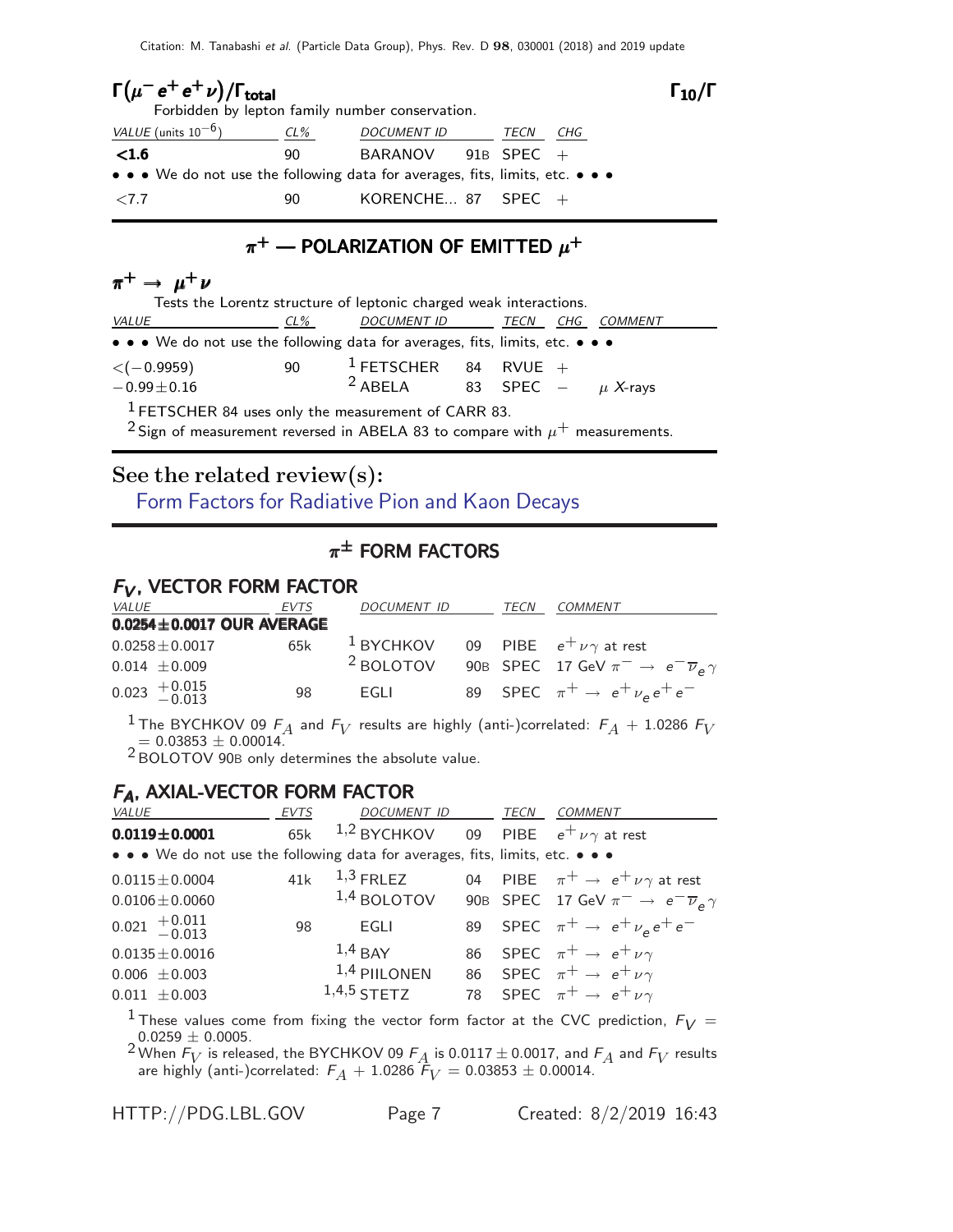<sup>3</sup> The sign of  $\gamma = F_A / F_V$  is determined to be positive.

 $^4$  Only the absolute value of  $F_A$  is determined.

 $5$  The result of STETZ 78 has a two-fold ambiguity. We take the solution compatible with later determinations.

#### VECTOR FORM FACTOR SLOPE PARAMETER a

| This is a in $F_V(q^2) = F_V(0) (1 + a q^2)$ |             |                                          |      |                                       |
|----------------------------------------------|-------------|------------------------------------------|------|---------------------------------------|
| VALUE                                        | <b>EVTS</b> | <b>DOCUMENT ID</b>                       | TECN | COMMENT                               |
| $0.10 + 0.06$                                | 65k         | BYCHKOV 09 PIBE $e^+ \nu \gamma$ at rest |      |                                       |
| R, SECOND AXIAL-VECTOR FORM FACTOR           |             |                                          |      |                                       |
| <b>VALUE</b>                                 | EVTS        | DOCUMENT ID                              | TECN | <i>COMMENT</i>                        |
| $0.059 + 0.009$<br>0.008                     | 98          | EGLI                                     |      | 89 SPEC $\pi^+ \to e^+ \nu_e e^+ e^-$ |

## $\pi^\pm$  CHARGE RADIUS

The charge radius of the pion  $\sqrt{\langle r^2_{\pi} \rangle}$  $\left(\frac{2}{\pi}\right)$  is defined in relation to the form factor of the pion electromagnetic vertex, called vector form factor VFF,  $F_{\pi}^V$  $\frac{V}{\pi}$ . The VFF is a function of the squared four-momentum transfer t, or of the squared c.m. energy s, depending on the channel in which the photon exchange takes place. In both cases, it is related to the slope of the VFF at zero, namely

$$
\langle r_{\pi}^2 \rangle = 6 \; \frac{dF_{\pi}^V(q)}{dq}(q=0) \; \text{where} \; q = t, \, s.
$$

The quantity cannot be measured directly. It can be extracted from the cross sections of three processes: pion electroproduction,  $e N \rightarrow e N \pi$ , and pion electron scattering  $e\pi \rightarrow e\pi$ , for the t channel, and positron electron annihilation into two charged pions,  $e^+e^- \rightarrow \pi^+\pi^-$ , for the s channel. We encode all measurements, but we do not use electroproduction data in averaging because the extraction of the pion radius involves, in this case, theoretical uncertainties that cannot be controlled at the needed level of accuracy. In case of analyses based on the same data set, as ANANTHANARAYAN 17 and COLANGELO 19, which cannot be averaged, we combine the results into a common value, with the uncertainty range chosen to cover both analyses. Note that for consistency the form factor needs to be defined in both channels with the vacuum polarisation removed. For details see COLANGELO 19 or Appendix B of ANANTHANARAYAN 16A.

| VALUE (fm)                                                                    | <i>DOCUMENT ID</i>   |    | TECN       | <b>COMMENT</b>                                  |
|-------------------------------------------------------------------------------|----------------------|----|------------|-------------------------------------------------|
| $0.659 \pm 0.004$ OUR AVERAGE                                                 |                      |    |            |                                                 |
| $0.656 \pm 0.005$                                                             | $1_{PDG}$            | 19 | <b>FIT</b> |                                                 |
| $\pm 0.05$<br>0.65<br>$\pm 0.06$                                              | ESCHRICH             | 01 |            | CNTR $\pi e \rightarrow \pi e$                  |
| $0.663 \pm 0.006$                                                             | AMENDOLIA            | 86 |            | CNTR $\pi e \rightarrow \pi e$                  |
| $0.663 \pm 0.023$                                                             | <b>DALLY</b>         | 82 |            | CNTR $\pi e \rightarrow \pi e$                  |
| • • • We do not use the following data for averages, fits, limits, etc. • • • |                      |    |            |                                                 |
| $0.655 \pm 0.004$                                                             |                      |    |            | <sup>2</sup> COLANGELO 19 FIT Fit existing data |
| $0.657 \pm 0.003$                                                             |                      |    |            | <sup>3</sup> ANANTHANA17 FIT Fit existing data  |
| $0.6603 \pm 0.0005 \pm 0.0004$                                                | <sup>4</sup> HANHART |    |            | 17 FIT Fit existing data                        |
| $0.740 \pm 0.031$                                                             | $5$ LIESENFELD 99    |    |            | CNTR $ep\rightarrow\ e\pi^+\pi$                 |
| $0.661 \pm 0.012$                                                             | <sup>6</sup> BIJNENS |    |            | 98 CNTR $\chi$ PT extraction                    |
| $0.660 \pm 0.024$                                                             | AMENDOLIA            | 84 |            | CNTR $\pi e \rightarrow \pi e$                  |
| HTTP://PDG.LBL.GOV                                                            | Page 8               |    |            | Created: $8/2/2019$ 16:43                       |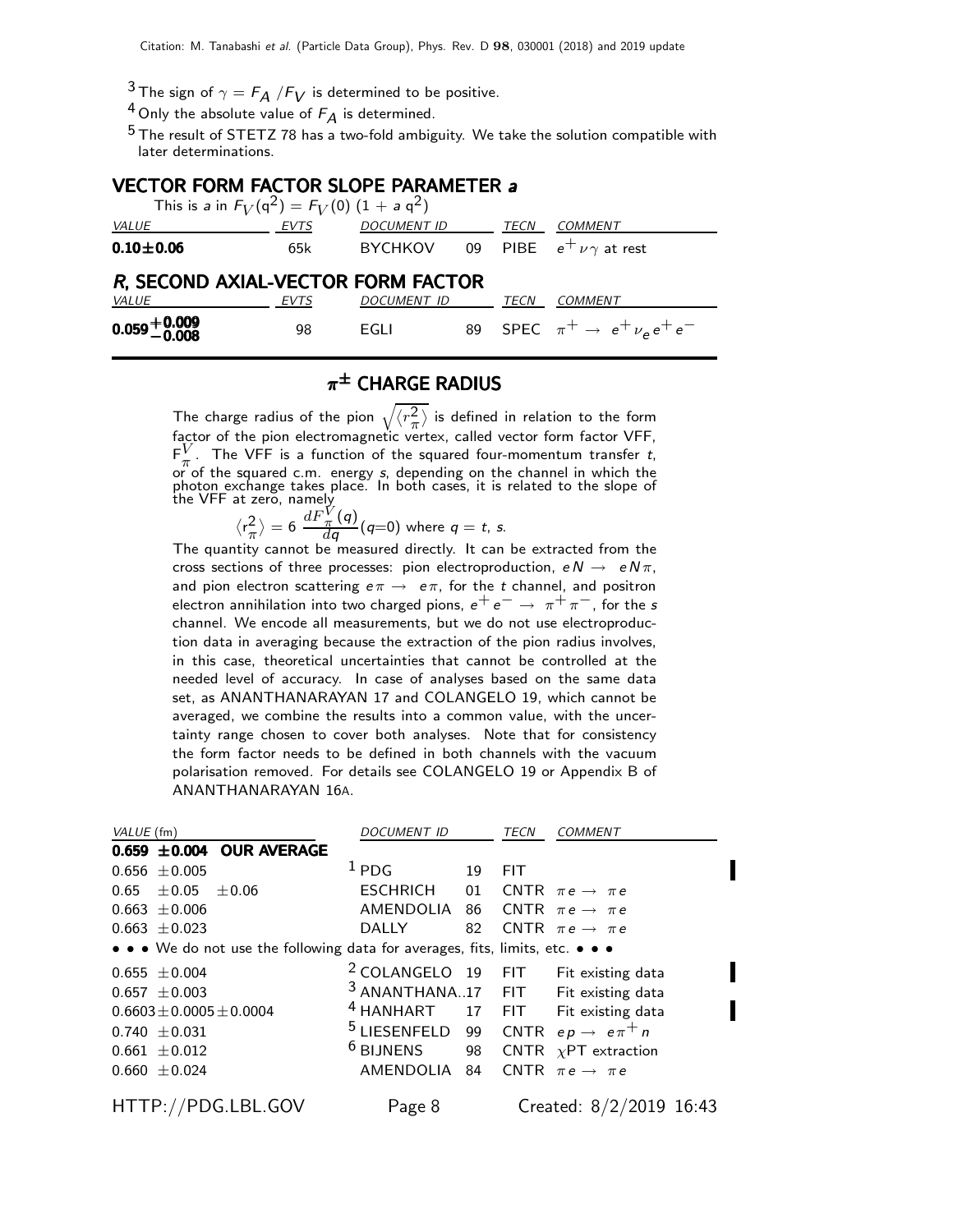| $0.711 \pm 0.009 \pm 0.016$ |  | <sup>5</sup> BEBEK 78 CNTR $eN \rightarrow e\pi N$           |
|-----------------------------|--|--------------------------------------------------------------|
| $0.678 \pm 0.004 \pm 0.008$ |  | <sup>7</sup> QUENZER 78 CNTR $e^+e^- \rightarrow \pi^+\pi^-$ |
| $0.78$ $^{+0.09}_{-0.10}$   |  | ADYLOV 77 CNTR $\pi e \rightarrow \pi e$                     |
| $0.74 \quad +0.11 \ -0.13$  |  | BARDIN 77 CNTR $ep \rightarrow e \pi^+ n$                    |
| $0.56 \pm 0.04$             |  | DALLY 77 CNTR $\pi e \rightarrow \pi e$                      |

<sup>1</sup> This value combines the measurements of ANANTHANARAYAN 17 and COLAN-GELO 19 which are based on the same data set. The uncertainty range is chosen to cover both results.

<sup>2</sup> COLANGELO 19 fit existing  $F_V$  data, using an extended Omnes dispersive representation. This analysis is based on the same data set of ANANTHANARAYAN 17 . Accordingly, they cannot be averaged. We combine the results into a common value, with the uncertainty range chosen to cover the uncertainty ranges of both analyses.

<sup>3</sup> ANANTHANARAYAN 17 fit existing  $F_V$  data, using a mixed phase-modulus dispersive representation. This analysis is based on the same data set of COLANGELO 19. Accordingly, they cannot be averaged. We combine the results into a common value, with the uncertainty range chosen to cover the uncertainty ranges of both analyses.

4 According to the authors the uncertainty could be underestimated. The value quoted omits the BaBar data AUBERT 09.

5 The extractions could contain an additional theoretical uncertainty which cannot be sufficiently quantified.

6 BIJNENS 98 fits existing data.

 $7$  The extraction is based on a parametrization that does not have correct analytic properties.

## $\pi^\pm$  references

We have omitted some papers that have been superseded by later experiments. The omitted papers may be found in our 1988 edition Physics Letters **B204** 1 (1988).

| COLANGELO          | 19  | JHEP 1902 006                 | G. Colangelo, M. Hoferichter, P. Stoffer   |                      |  |  |
|--------------------|-----|-------------------------------|--------------------------------------------|----------------------|--|--|
| <b>PDG</b>         | 19  | RPP 2019 at pdg.lbl.gov       | M. Tanabashi et al.                        | (PDG Collab.)        |  |  |
| ANANTHANA17        |     | PRL 119 132002                | B. Ananthanarayan, I. Caprini, D. Das      |                      |  |  |
| <b>HANHART</b>     | 17  | EPJ C77 98                    | C. Hanhart et al.                          |                      |  |  |
| ANANTHANA16A       |     | PR D93 116007                 | B. Ananthanarayan et al.                   |                      |  |  |
| <b>TRASSINELLI</b> | 16  | PL B759 583                   | M. Trassinelli et al.                      |                      |  |  |
| <b>ADOLPH</b>      | 15A | PRL 114 062002                | C. Adolph et al.                           | (COMPASS Collab.)    |  |  |
| AGUILAR-AR         | 15  | PRL 115 071801                | A.A. Aguilar-Arevalo et al.                | (PIENU Collab.)      |  |  |
| <b>HOLSTEIN</b>    | 14  | <b>ARNPS 64 51</b>            | B. Holstein, S. Scherer                    | (MASA, MANZ)         |  |  |
| AUBERT             | 09  | PR D79 011102                 | B. Aubert et al.                           | (BABAR Collab.)      |  |  |
| <b>BYCHKOV</b>     | 09  | PRL 103 051802                | M. Bychkov et al.                          | (PSI PIBETA Collab.) |  |  |
| <b>FRLEZ</b>       | 04  | PRL 93 181804                 | E. Frlez <i>et al.</i>                     | (PSI PIBETA Collab.) |  |  |
| <b>POCANIC</b>     | 04  | PRL 93 181803                 | D. Pocanic et al.                          | (PSI PIBETA Collab.) |  |  |
| <b>ESCHRICH</b>    | 01  | PL B522 233                   | I. Eschrich et al.                         | (FNAL SELEX Collab.) |  |  |
| <b>LIESENFELD</b>  | 99  | PL B468 20                    | A. Liesenfeld et al.                       |                      |  |  |
| <b>BIJNENS</b>     | 98  | JHEP 9805 014                 | J. Bijnens et al.                          |                      |  |  |
| <b>BRESSI</b>      | 98  | NP B513 555                   | G. Bressi et al.                           |                      |  |  |
| LENZ               | 98  | PL B416 50                    | S. Lenz et al.                             |                      |  |  |
| ASSAMAGAN          | 96  | PR D53 6065                   | K.A. Assamagan et al.                      | $(PSI, ZURI, VILL+)$ |  |  |
| <b>KOPTEV</b>      | 95  | JETPL 61 877                  | V.P. Koptev et al.                         | (PNPI)               |  |  |
|                    |     | Translated from ZETFP 61 865. |                                            |                      |  |  |
| <b>NUMAO</b>       | 95  | PR D52 4855                   | T. Numao et al.                            | (TRIU, BRCO)         |  |  |
| ASSAMAGAN          | 94  | PL B335 231                   | K.A. Assamagan et al.                      | $(PSI, ZURI, VILL+)$ |  |  |
| <b>JECKELMANN</b>  | 94  | PL B335 326                   | B. Jeckelmann, P.F.A. Goudsmit, H.J. Leisi | $(WABRN+ )$          |  |  |
| <b>CZAPEK</b>      | 93  | PRL 70 17                     | G. Czapek et al.                           | (BERN, VILL)         |  |  |
| <b>BARANOV</b>     | 92  | SJNP 55 1644                  | V.A. Baranov et al.                        | (JINR)               |  |  |
|                    |     | Translated from YAF 55 2940.  |                                            |                      |  |  |
| <b>BRITTON</b>     | 92  | PRL 68 3000                   | D.I. Britton et al.                        | (TRIU, CARL)         |  |  |
| Also               |     | PR D49 28                     | D.I. Britton et al.                        | (TRIU, CARL)         |  |  |
| <b>NUMAO</b>       | 92  | MPL A7 3357                   | T. Numao                                   | (TRIU)               |  |  |

HTTP://PDG.LBL.GOV Page 9 Created: 8/2/2019 16:43